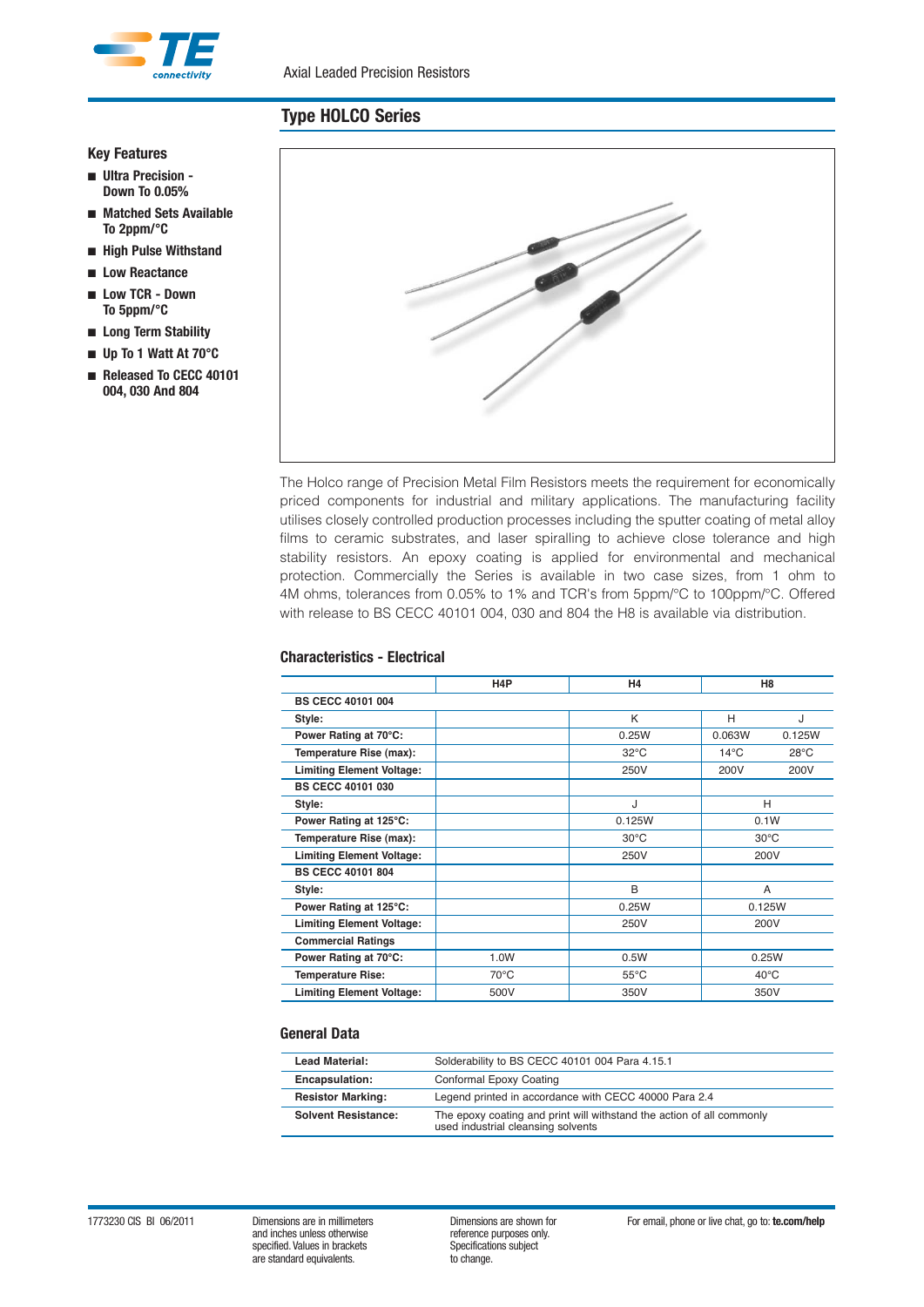### **Temperature Coefficient / Tolerance Ranges**

| <b>TCR</b> | H <sub>4</sub> P |                  | Η4              |         |                                                                                                  | H8              |         |                  |                 |
|------------|------------------|------------------|-----------------|---------|--------------------------------------------------------------------------------------------------|-----------------|---------|------------------|-----------------|
| ppm/°C     | 0.05%            | $0.1\% - 0.25\%$ | $0.5\% - 1.0\%$ | 0.05%   | $0.1\% - 0.25\%$                                                                                 | $0.5\% - 1.0\%$ | 0.05%   | $0.1\% - 0.25\%$ | $0.5\% - 1.0\%$ |
| 5          |                  |                  |                 |         | 10R-500K   10R-500K   10R-500K   10R-500K   10R-500K   10R-500K   10R-500K   10R-500K   10R-500K |                 |         |                  |                 |
| 10         | 10R-1M0          | 10R-1M0          | 10R-1M0         | 10R-1M0 | 10R-1M0                                                                                          | 10R-1M0         | 10R-1M0 | 10R-1M0          | 10R-1M0         |
| 15         | 10R-1M0          | 10R-1M0          | 10R-1M0         | 10R-1M0 | 10R-1M0                                                                                          | 10R-1M0         | 10R-1M0 | 10R-1M0          | 10R-1M0         |
| 25         | 10R-1M0          | 10R-2M0          | 10R-2M0         | 10R-1M0 | 10R-2M0                                                                                          | 10R-2M0         | 10R-1M0 | 10R-2M0          | 10R-2M0         |
| 50         | 10R-1M0          | 10R-2M0          | 10R-4M0         | 10R-1M0 | 10R-2M0                                                                                          | 10R-4M0         | 10R-1M0 | 10R-2M0          | 10R-4M0         |
| 100        | 10R-1M0          | 1R0-2M0          | 1R0-4M0         | 10R-1M0 | 1 R <sub>0</sub> -2 M <sub>0</sub>                                                               | 1R0-4M0         | 10R-1M0 | 1R0-2M0          | 1R0-4M0         |

#### **Approved Value Ranges 40101-004, 40101-030**

| Type           | <b>Style</b><br>004           | Style<br>030 | 100ppm  | 50ppm    | 25ppm    | 15ppm    |
|----------------|-------------------------------|--------------|---------|----------|----------|----------|
| H <sub>4</sub> |                               |              | 10R-1M0 | 49R9-1M0 | 49R9-1M0 | 49R9-1M0 |
| H <sub>8</sub> | Hu                            |              | 10R-1M0 | 49R9-1M0 | 49R9-1M0 | 49R9-1M0 |
|                | Tolerances 0.1% 0.25% 0.5% 1% |              |         |          |          |          |

Tolerances 0.1%, 0.25%, 0.5%, 1%

#### **40101-804**

| Type           | Style | 50ppm    | D<br>25ppm | 15ppm    |
|----------------|-------|----------|------------|----------|
| H4             |       | 49R9-1M0 | 49R9-1M0   | 49R9-1M0 |
| H8             |       | 49R9-1M0 | 49R9-1M0   | 49R9-1M0 |
| _ _<br>_ _ _ _ |       | .        |            |          |

Tolerances 0.1%, 0.25%, 0.5%, 1%

### **Characteristics - Electrical**

|                                                                                                                          | <b>Typical Data</b>                 | Reference                                            |
|--------------------------------------------------------------------------------------------------------------------------|-------------------------------------|------------------------------------------------------|
| <b>Voltage Coefficient of</b><br>Resistance (Between 10%<br>and Full Rated Voltage)                                      | Less Than<br>5ppm/Volt Applied      | n/a                                                  |
| <b>Insulation Resistance at</b><br>500 Volts                                                                             | Greater Than 10 <sup>12</sup> Ohms  | n/a                                                  |
| <b>Resistance to Soldering</b><br>Heat (260°C for 10 Secs.)                                                              | Less Than 0.05%                     | BS CECC 40101 004<br>Para 4 15 2                     |
| <b>Short Term Overload</b><br>(6.25 Times Rated BS CECC<br><b>Wattage for 5 Seconds)</b>                                 | Less Than $0.06\%$                  | BS CECC 40101 004<br>Para 4.11                       |
| <b>Ambient Temperature</b><br>Range                                                                                      | -55 $\degree$ C to +155 $\degree$ C | BS CECC 40101 004,<br>BS CECC 40101 030 & Commercial |
| <b>Rapid Change of</b><br><b>Temperature</b><br>$(-55^{\circ}$ C to $+155^{\circ}$ C, 5 cycles)                          | Less Than 0.04%                     | BS CECC 40101 004<br>Para 4 16                       |
| <b>Shelf Life</b><br>(at Normal Room Temp.)                                                                              | Less Than 0.05% Per Annum           | n/a                                                  |
| Vibration<br>(10-500 HZ, Amplitude<br>0.75mm. or Acceleration<br>98m/s2 which is less severe,<br>sweep duration 6 hours) | Less Than 0.04%                     | BS CECC 40101 004<br>Para 4.19                       |
| Vibration<br>(55-2000 Hz Simple<br>Harmonic Motion,<br>Max.Acceleration 98m/s2,<br>Duration 35±5 Minutes)                | Less Than 0.04%                     | <b>MIL STD 202</b><br>METHOD 204-C                   |
| Bump (390m/s2,<br>4000 Bumps)                                                                                            | Less Than $0.03\%$                  | BS 2011 Part 2.1 Eb 1977 (1984)                      |
| <b>Load Stability</b>                                                                                                    | See Graphs                          | n/a                                                  |
| <b>Damp Heat Steady State</b>                                                                                            | See Graph                           | BS CECC 40101 004<br>Para 4.21                       |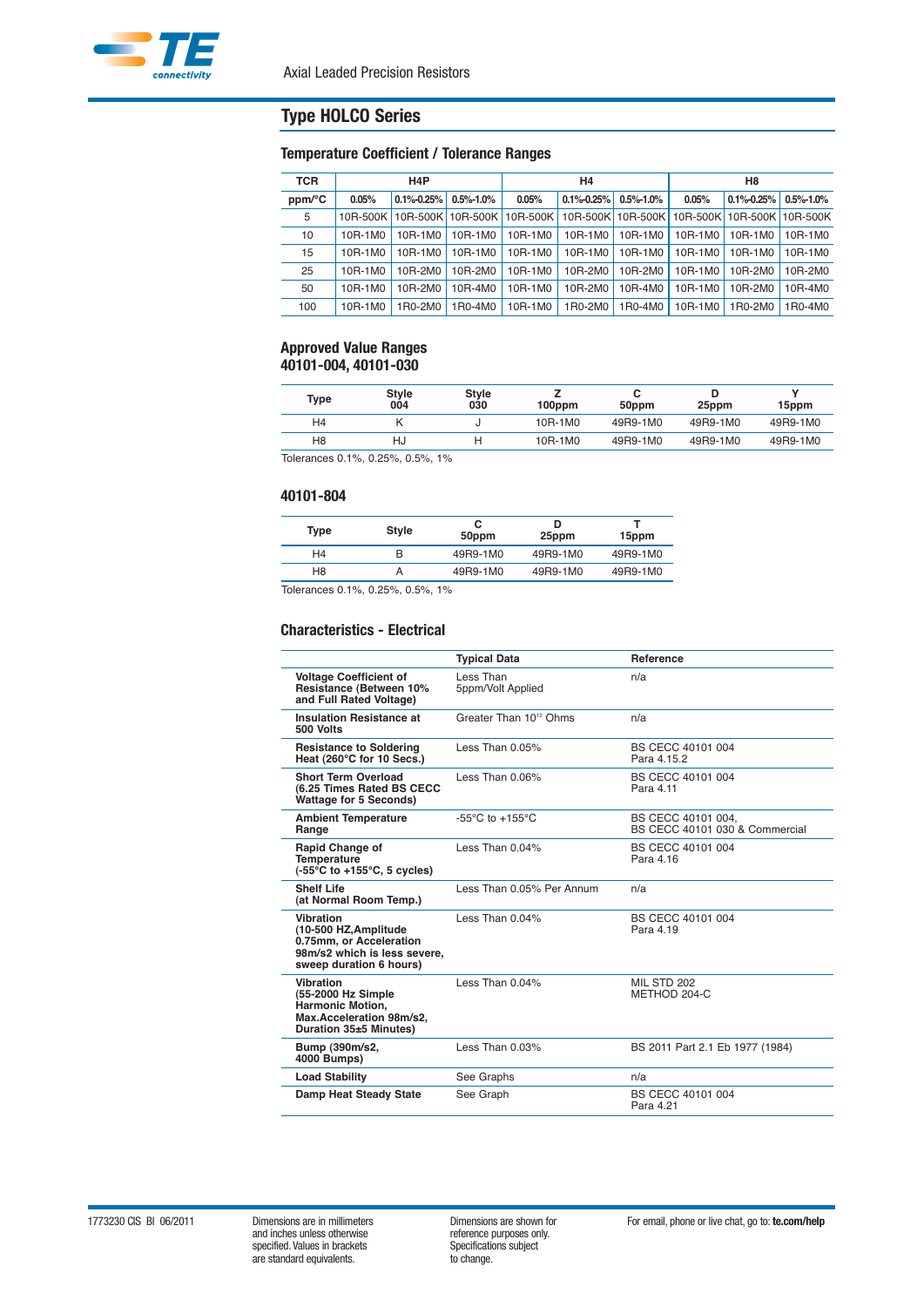

#### **Dimensions**

To prevent damage to the components conformal coating, the leads should be adequately supported during the forming process



|                                    | H <sub>4</sub> P | H4        | H8        |
|------------------------------------|------------------|-----------|-----------|
| Body Length (L) maximum:           | $10.0$ mm        | $10.0$ mm | 7.20 mm   |
| Body Diameter (D) maximum:         | 3.70 mm          | 3.70 mm   | $2.50$ mm |
| Lead Diameter (d) maximum:         | $0.60$ mm        | $0.60$ mm | $0.60$ mm |
| Lead Length (I) nominal:           | 30.0 mm          | 30.0 mm   | 30.0 mm   |
| <b>Recommended Mounting Pitch:</b> | $12.7$ mm        | 12.7 mm   | $10.2$ mm |
| Weight (g/100 resistors)           | 40               | 40        | 24        |

### **Characteristics - Long Term Stability**



Ratings at 125°C H4P - 1W H4 - 0.5 W H8 - 0.25 W



specified. Values in brackets Specifications Specifications subsections of the subject of the Specification of the standard equivalents. are standard equivalents.

efference purposes only.<br>Specifications subject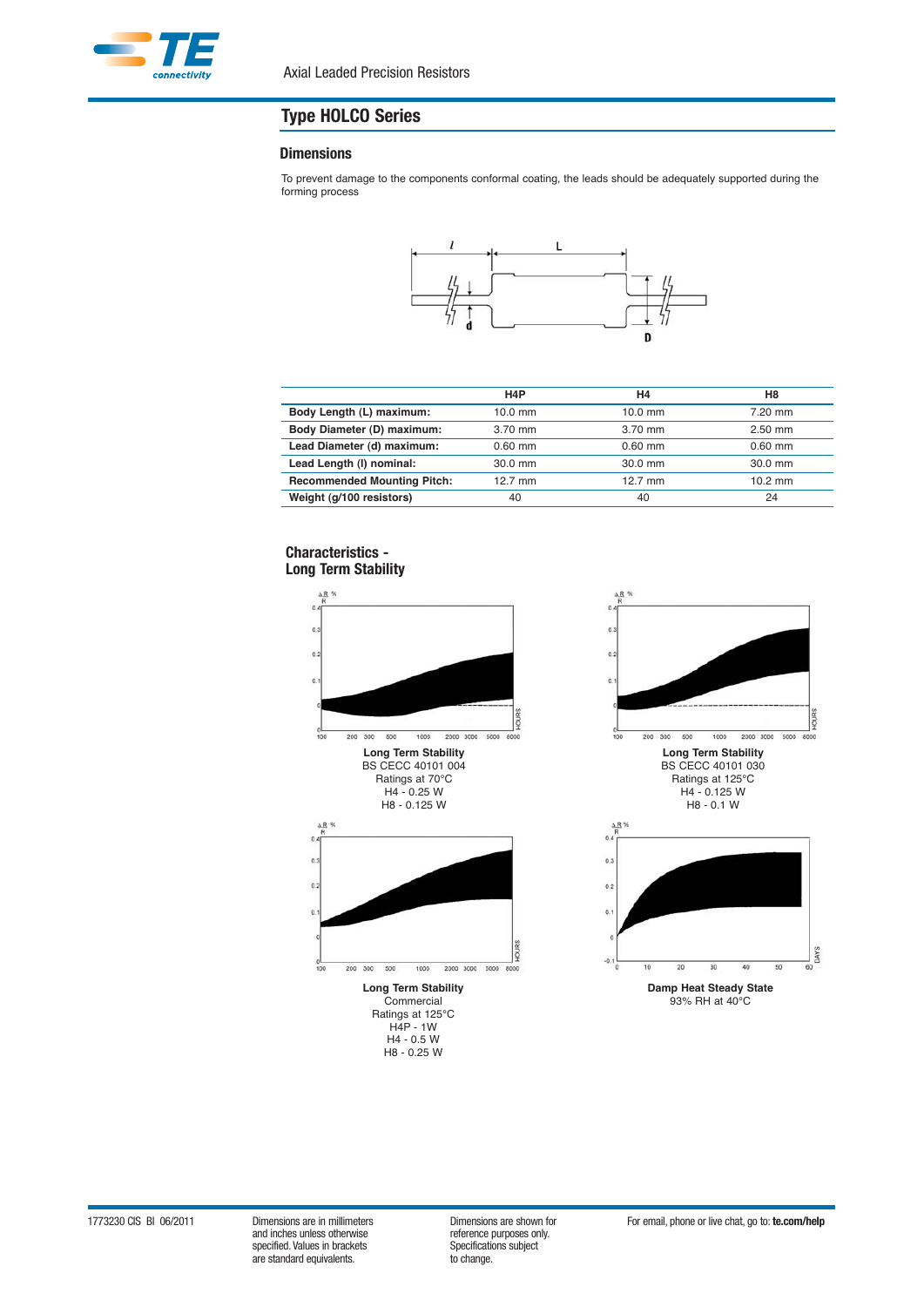

### **Derating Graph - Approved and Commercial Ratings**



#### **How to Order**

| H <sub>8</sub>                                       | 100R                                                                                                                                                                                                                                    | в                                                                    |                                                                                              | в                                                                                                                                                                                                                     |
|------------------------------------------------------|-----------------------------------------------------------------------------------------------------------------------------------------------------------------------------------------------------------------------------------------|----------------------------------------------------------------------|----------------------------------------------------------------------------------------------|-----------------------------------------------------------------------------------------------------------------------------------------------------------------------------------------------------------------------|
| <b>Common Part</b>                                   | <b>Resistance Value</b>                                                                                                                                                                                                                 | <b>Tolerance</b>                                                     | T.C.R. Code                                                                                  | <b>Release</b>                                                                                                                                                                                                        |
| H <sub>4</sub> P<br>H <sub>4</sub><br>H <sub>8</sub> | $1.0$ ohm<br>(1000 milli ohms) 1R0<br>$10 \, \text{ohm}$<br>(10 ohms) 10R<br>$100$ ohm<br>(100 ohms) 100R<br>1K 0hm<br>(1000 ohms) 1K0<br>10K ohm<br>(10000 ohms) 10K<br>100K ohm<br>(100000 ohms) 100K<br>1M ohm<br>(1000000 ohms) 1M0 | $A - 0.05%$<br>$B - 0.1%$<br>$C - 0.25%$<br>$D - 0.5%$<br>$F - 1.0%$ | $A - 5$ ppm<br>$B - 10$ ppm<br>$Y - 15$ ppm<br>$D - 25$ ppm<br>$C - 50$ ppm<br>$Z - 100$ ppm | A - Part can only<br>be sold with<br>Commercial or<br>C of C release.<br>B - Part can be<br>sold to BS CECC<br>40101 004,<br><b>BS CECC 40101</b><br>030<br>D - Part can<br>be sold to<br><b>BS CECC 40101</b><br>804 |

TE Connectivity, TE connectivity (logo) and TE (logo) are trademarks.

Other logos, product and Company names mentioned herein may be trademarks of their respective owners.

While TE has made every reasonable effort to ensure the accuracy of the information in this datasheet, TE does not guarantee that it is error-free, nor does TE make any the entimation, warranty or guarantee that the inform